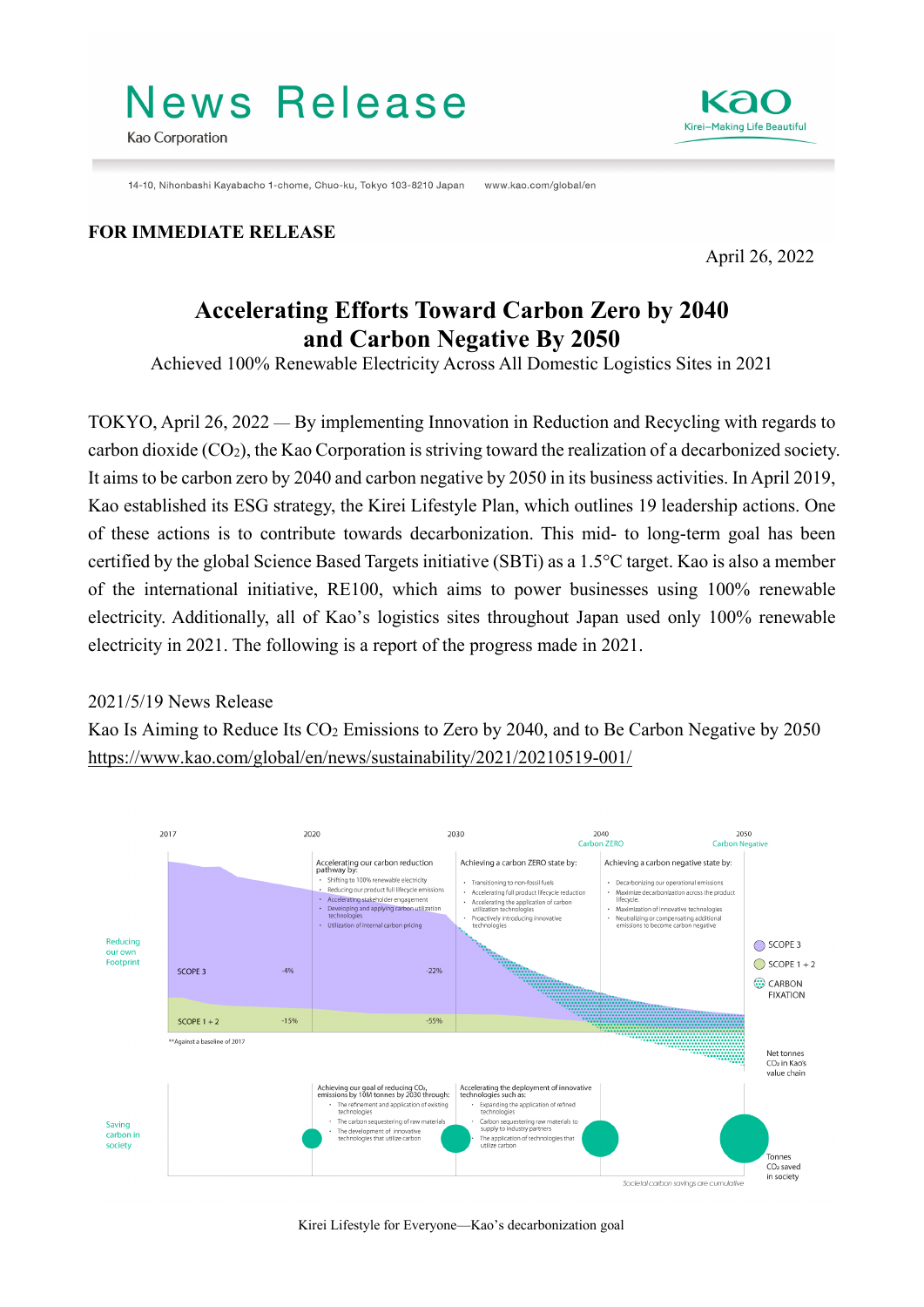#### **Innovation in CO2 Reduction/targets to achieve carbon zero by 2040 and the 2021 results**

In 2021, in addition to utilizing the non-fossil fuel energy certificates<sup>\*1</sup>, a newly established corporate Power Purchase Agreement (PPA) was utilized at Kao Head Office. The Kao Group also installed the largest photovoltaic power generating facilities for on-site power generation at its Sakata Plant (total panel power generation capacity of 2,845 kW). Furthermore, 100% renewable electricity consumption has been achieved at all domestic logistics sites (55 locations), the Sumida Complex (including the Tokyo Plant), and the Sakata Plant.

\*1 The non-fossil fuel energy certificates system provides energy retailers with proof that the portion of energy under the certificate is from renewable energy sources, which allows for the identification of power plants that contribute environmental value. This system began in Japan in 2018.

#### 2021/10/8 News Release

In Line with the Company's Plan to Reduce Its CO<sub>2</sub> Emissions to Zero by 2040, Kao Has Signed Its First Corporate PPA

<https://www.kao.com/global/en/news/sustainability/2021/20211008-001/>

2021/7/8 News Release The Kao Group's Largest Photovoltaic Power Generating Facility, with a Power Generation Capacity of 2.8 MW, Begins Operation at Sakata Plant in Japan <https://www.kao.com/global/en/news/sustainability/2021/20210708-001/>

For 2022, Kao supports the installation of low CO<sub>2</sub> emitting equipment and photovoltaic power generating facilities for on-site power generation. It also continues to accelerate the use of renewable electricity by approving the company-wide carbon price system—which was raised last year—and adopting it across Japan and the world. Moreover, 100% renewable electricity consumption has been achieved at the Tochigi Plant in January and at the Kao Head Office in February.

# ■ **By 2030, Kao will have reduced Scope 1+2<sup>\*2</sup> CO<sub>2</sub> emissions (absolute value) by 55% (taking 2017 as the base year)**

#### **2021 results: 20% (2020: 15%)**

Note: SBTi 1.5℃ target certification

\*2 The volume of greenhouse gases emitted directly by business enterprises and other organizations.

#### **■ By 2030, 100% of the electricity used will be sourced from renewable energy**

#### **2021 results: 38% (2020: 28%)**

Note: RE100 participation

- **Ratio of renewable electricity used in Japan compared to overseas** Japan 51%, overseas 25% (2020: Japan 32%, overseas 23%)
- **Photovoltaic power generating facility for on-site power generation installation sites (as of the end of 2021)**

17 sites\*3 (2020: 13 sites)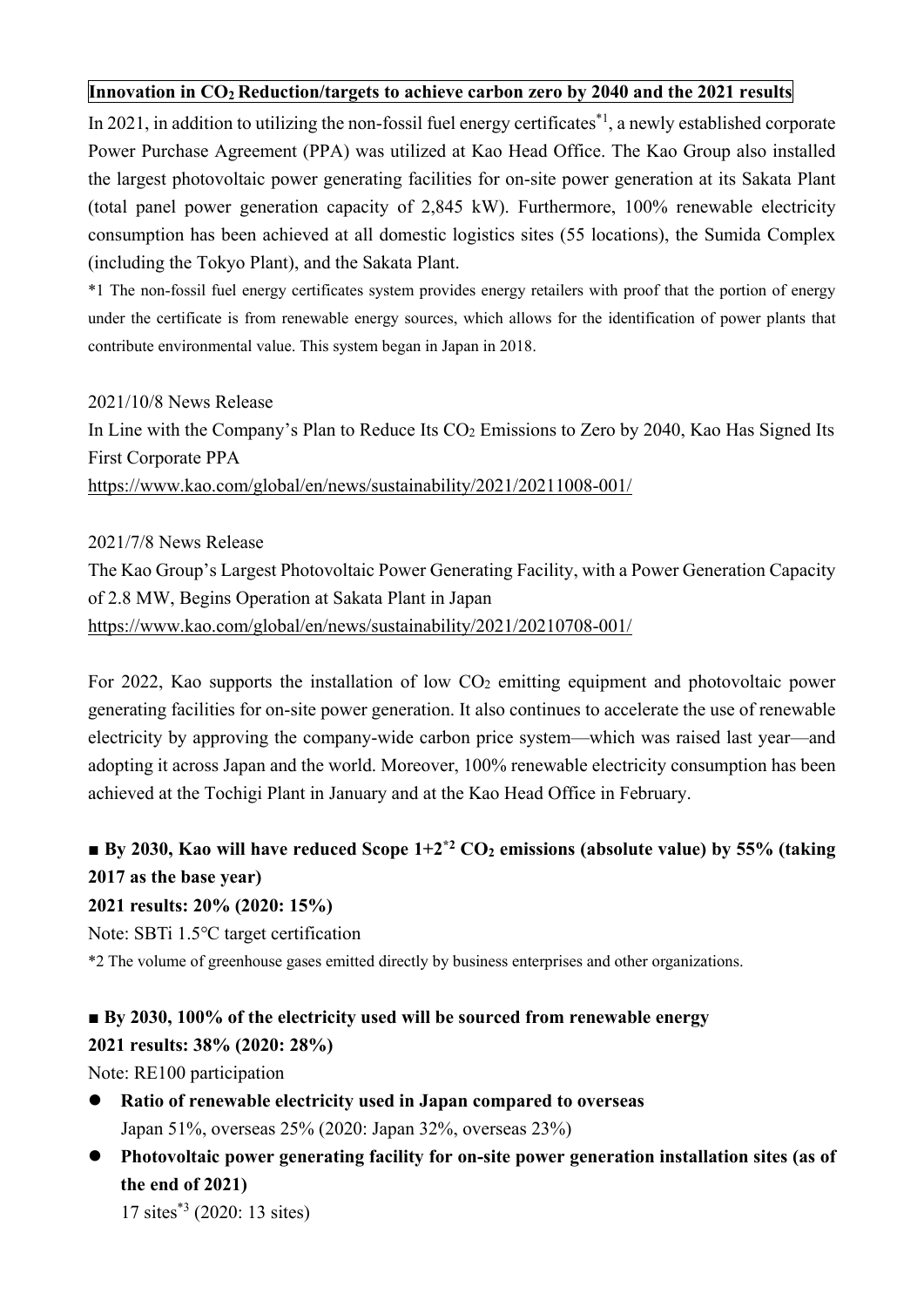\*3 Tochigi Plant, Toyohashi Plant, Ehime Plant (Kao Sanitary Products Ehime), Atsugi Logistics Center, Sumida Kita Logistics Center, Wakayama Complex, Sumida Complex (including the Tokyo Plant), Kao Industrial Thailand, Kao Corporation Shanghai, Kao Penang Group (Malaysia), Kao USA. Cincinnati Plant, Pilipinas Kao (Philippines), Kao Austria. In 2021, equipment will be newly installed at Kawasaki Plant, Sakata Plant, Kao Indonesia Chemicals and Kao Chimigraf Rubi Plant (Spain).

## ■ **By 2030, Kao will have reduced CO<sub>2</sub> emissions (absolute value) throughout the product lifecycle\*4 by 22% (taking 2017 as the base year) 2021 results: 4% (2020: 4%)**

A large proportion of  $CO<sub>2</sub>$  emitted at each stage of a product's lifecycle is during raw material procurement and use. Consequently, Kao will reduce the amount of raw materials needed, and encourage the use of recycled plastics and plant-derived raw materials, the development of watersaving products, and the reduction of plastic used in packaging containers.

Note: SBTi 1.5℃ Certification

\*4 The volume of CO2 emissions deriving from raw materials procurement, manufacturing, transportation, product usage, and disposal of used products. This covers Scope 1, Scope 2, and part of Scope 3 emissions.



Percentage of CO<sub>2</sub> emitted at each stage of Kao's products lifestyle

## ■ **Amount of CO<sub>2</sub> emissions reduced as a whole by using Kao's products and services: 10 million tons by 2030**

#### **2021 results: 4,564,000 tons (2020: 4,022,000 tons)**

Kao is developing products, services, and technologies in its Consumer Products Business and Chemical Business that contribute to the sustainability of society. As part of this goal, Kao has set a target for the amount of  $CO<sub>2</sub>$  emissions it can reduce. Kao compares the  $CO<sub>2</sub>$  produced when offering new products and services with the CO<sub>2</sub> created by current products and services. The difference between the two is the reduction contribution amount.

#### **CO2 related Innovation in Recycling/targets to achieve carbon negative by 2050 and the 2021 results**

Kao will continue to develop technology that enables  $CO<sub>2</sub>$  to be used as a raw material in its own products.